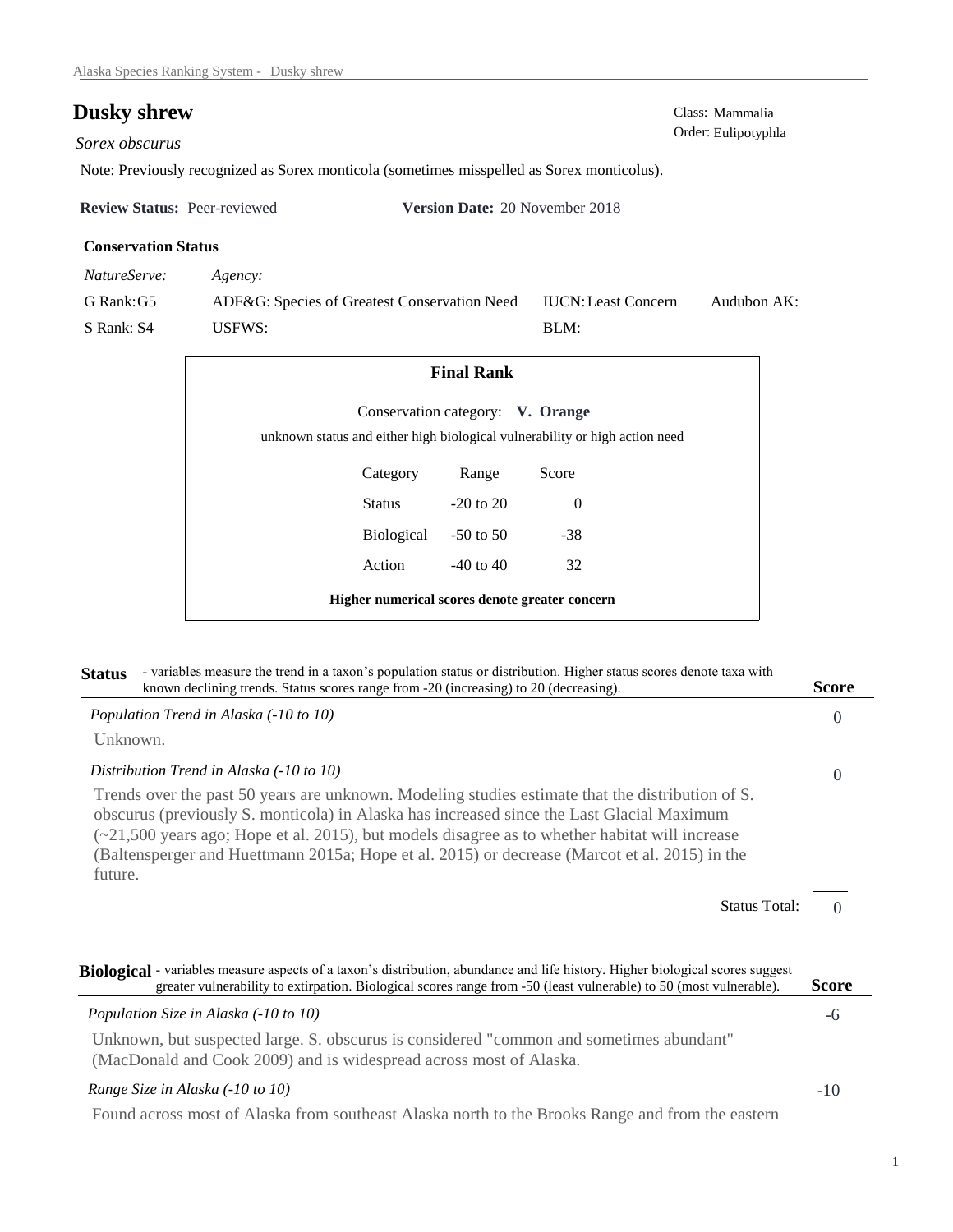Aleutian Islands east to the Canadian border (MacDonald and Cook 2009; Hope 2012). Also found on several islands in southeast and southcoastal Alaska (MacDonald and Cook 2009). Estimated range size is >400,000 sq. km.

| Population Concentration in Alaska (-10 to 10)                                                                                                                                                                                                                                                                                                                                                                                                                                                                                              | $-10$          |
|---------------------------------------------------------------------------------------------------------------------------------------------------------------------------------------------------------------------------------------------------------------------------------------------------------------------------------------------------------------------------------------------------------------------------------------------------------------------------------------------------------------------------------------------|----------------|
| Does not concentrate (Smith and Belk 1996).                                                                                                                                                                                                                                                                                                                                                                                                                                                                                                 |                |
| Reproductive Potential in Alaska                                                                                                                                                                                                                                                                                                                                                                                                                                                                                                            |                |
| Age of First Reproduction (-5 to 5)                                                                                                                                                                                                                                                                                                                                                                                                                                                                                                         | $-5$           |
| < 2 years (Smith and Belk 1996).                                                                                                                                                                                                                                                                                                                                                                                                                                                                                                            |                |
| Number of Young (-5 to 5)                                                                                                                                                                                                                                                                                                                                                                                                                                                                                                                   | $-3$           |
| Average litter size ranges from five to eight (Smith and Belk 1996). Females have two or more<br>litters per year (Smith and Belk 1996).                                                                                                                                                                                                                                                                                                                                                                                                    |                |
| Ecological Specialization in Alaska                                                                                                                                                                                                                                                                                                                                                                                                                                                                                                         |                |
| Dietary $(-5 \text{ to } 5)$                                                                                                                                                                                                                                                                                                                                                                                                                                                                                                                | 1              |
| Eats primarily small insects and invertebrates, though in certain habitats items such as conifer<br>seeds and fungi comprise >1/3 of their diet (Gunther et al. 1983; Eckrich et al. 2018; O'Brien et al.<br>2018). Because invertebrates are an ephemeral and potentially unpredictable food source, we rank<br>this question as B- Moderately adaptable with key requirements common.                                                                                                                                                     |                |
| Habitat $(-5 \text{ to } 5)$                                                                                                                                                                                                                                                                                                                                                                                                                                                                                                                | $-5$           |
| Found in several habitat types across Alaska, including forests, shrub thickets, wetlands, riparian,<br>and tundra meadows (Nolan and Peirce 1996; Cook and MacDonald 2006; MacDonald and Cook<br>2009; Hope 2012). In the coastal forests of southeast Alaska, S. obscurus has been reported from a<br>variety of stand ages including old- and young-growth forests, clearcuts, and thinned stands<br>(Eckrich et al. 2018; O'Brien et al. 2018).                                                                                         |                |
| <b>Biological Total:</b>                                                                                                                                                                                                                                                                                                                                                                                                                                                                                                                    | $-38$          |
| Action - variables measure current state of knowledge or extent of conservation efforts directed toward a given taxon.<br>Higher action scores denote greater information needs due of lack of knowledge or conservation action. Action<br>scores range from -40 (lower needs) to 40 (greater needs).                                                                                                                                                                                                                                       | <b>Score</b>   |
| Management Plans and Regulations in Alaska (-10 to 10)                                                                                                                                                                                                                                                                                                                                                                                                                                                                                      | 10             |
| Listed as unclassified game in Alaska with no bag limit and no closed season (ADFG 2020a).                                                                                                                                                                                                                                                                                                                                                                                                                                                  |                |
| Knowledge of Distribution and Habitat in Alaska (-10 to 10)                                                                                                                                                                                                                                                                                                                                                                                                                                                                                 | $\overline{2}$ |
| Distribution and habitat associations have been documented (Cook and MacDonald 2009; see<br>Habitat section). Recent surveys have been conducted in northern and western Alaska (Cook and<br>MacDonald 2006; Hope 2012) and on islands of southeast Alaska (Eckrich et al. 2018; O'Brien et al.<br>2018). Additional collection efforts are needed in Alaska and in British Columbia to resolve the<br>taxonomic status and genetic lineages of subspecies and populations (MacDonald and Cook 2009;<br>Sawyer 2014; A. Hope, pers. comm.). |                |
| Knowledge of Population Trends in Alaska (-10 to 10)                                                                                                                                                                                                                                                                                                                                                                                                                                                                                        | 10             |
| Not currently monitored.                                                                                                                                                                                                                                                                                                                                                                                                                                                                                                                    |                |
| Knowledge of Factors Limiting Populations in Alaska (-10 to 10)                                                                                                                                                                                                                                                                                                                                                                                                                                                                             | 10             |
| Little is known about the ecology of dusky shrews in Alaska. A study on Prince of Wales Island                                                                                                                                                                                                                                                                                                                                                                                                                                              |                |

Little is known about the ecology of dusky shrews in Alaska. A study on Prince of Wales Island documented high winter mortality and found an inverse relationship between densities of dusky shrews and Keen's mice (Eckrich et al. 2018). The authors suggest that food competition between the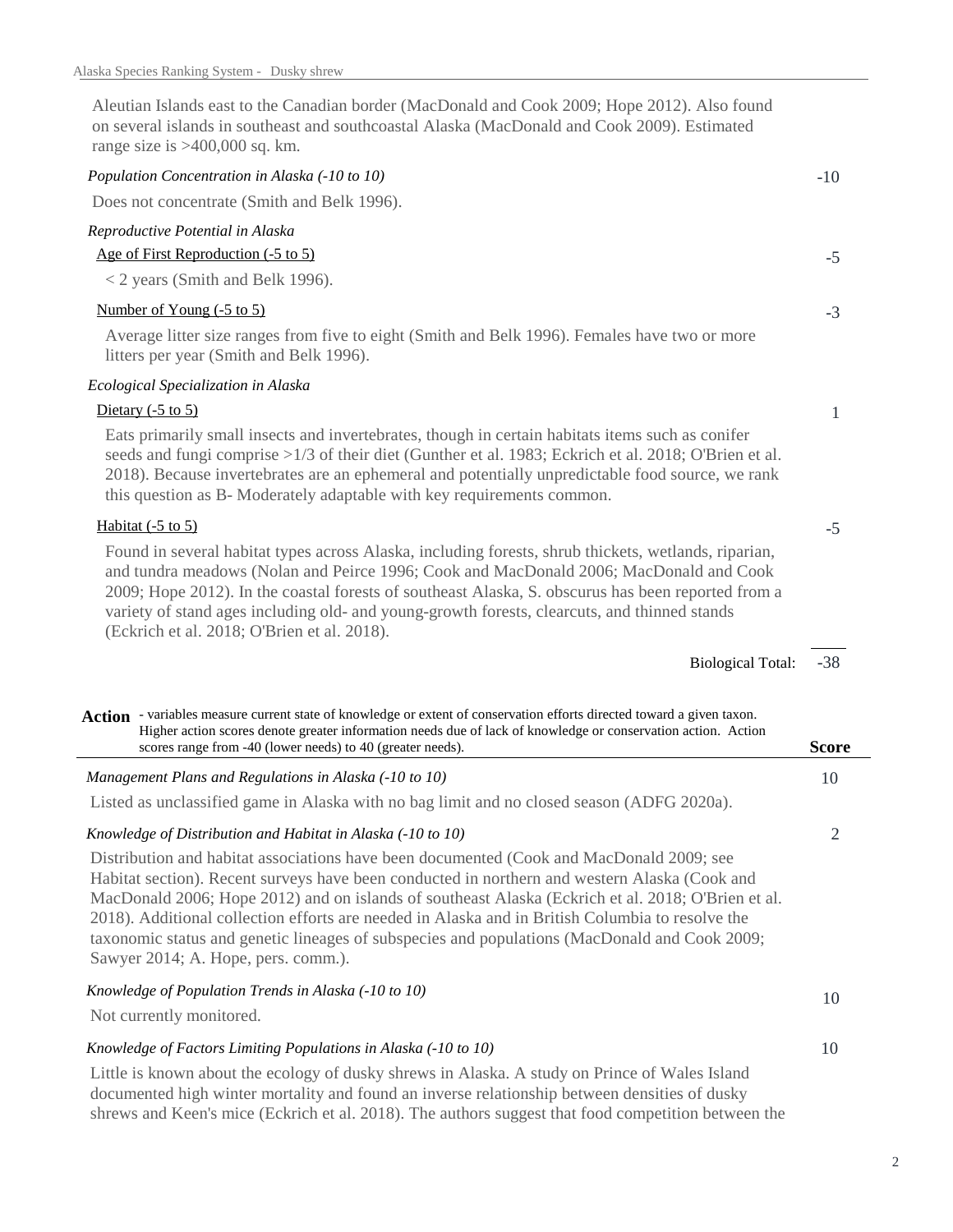two species may limit population densities in certain habitats (Eckrich et al. 2018). O'Brien et al. (2018) similarly suggested that food competition may occur between S. monticola and S. cinereus, though they did not explicitly test this hypothesis. Studies have investigated the phylogeography and evolution of this species (e.g. Cook et al. 2001; Demboski and Cook 2001; Sawyer 2014), but additional research is needed to understand genetic diversity among populations and resolve taxonomic designations (A. Hope, pers. comm.). Endo- and ectoparasites have been collected (Murrell et al. 2003; Lynch and Duszynski 2008; Greiman et al. 2013; Cook et al. 2017), but their effects on population dynamics are unknown. Climate change is predicted to impact this species' distribution, but models disagree as to whether habitat will increase (Baltensperger and Huettmann 2015a; Hope et al. 2015) or decrease (Sawyer 2014; Marcot et al. 2015) in the future.

> 32 Action Total:

Supplemental Information - variables do not receive numerical scores. Instead, they are used to sort taxa to answer specific biological or management questions.

| Harvest:                              | Not substantial   |
|---------------------------------------|-------------------|
| <b>Seasonal Occurrence:</b>           | Year-round        |
| <b>Taxonomic Significance:</b>        | Monotypic species |
| % Global Range in Alaska:             | $>10\%$           |
| % Global Population in Alaska: 25-74% |                   |
| Peripheral:                           | Nο                |
|                                       |                   |

## **References**

Alaska Department of Fish and Game (ADFG). 2020a. 2020-2021 Alaska hunting regulations. Alaska Department of Fish and Game. Juneau, AK, USA.

Baltensperger, A. P., and F. Huettmann. 2015a. Predicted shifts in small mammal distributions and biodiversity in the altered future environment of Alaska: an open access data and machine learning perspective. PLoS ONE 10(7):e0132054. DOI: 10.1371/journal.pone.0132054

Cook, J. A., and S. O. MacDonald. 2006. Mammal inventory of Alaska's National Parks and Preserves, Arctic Network [...]. Report NPS/AKRARCN/NRTR-2004/01. National Park Service, Alaska Region, Anchorage, AK, USA.

Cook, J. A., A. L. Bidlack, C. J. Conroy, J. R. Demboski, M. A. Fleming, ..., S. O. MacDonald. 2001. A phylogeographic perspective on endemism in the Alexander Archipelago of Southeast Alaska. Biological Conservation 97(2):215-227. DOI: 10.1016/S0006-3207(00)00114-2

Cook, J. A., K. A. Galbreath, K. C. Bell, M. L. Campbell, S. Carrière, ... , E. P. Hoberg. 2017. The Beringian Coevolution Project: Holistic collections of mammals and associated parasites reveal novel perspectives on evolutionary and environmental change in the North. Arctic Science 3(3):585-617. DOI: 10.1139/as-2016-0042

Demboski, J. R., and J. A. Cook. 2001. Phylogeography of the dusky shrew, Sorex monticolus (Insectivora, Soricidae): insight into deep and shallow history in northwestern North America. Molecular Ecology 10(5):1227-1240. DOI: 10.1046/j.1365-294X.2001.01260.x

Eckrich, C. A., E. A. Flaherty, and M. Ben-David. 2018. Functional and numerical responses of shrews to competition vary with mouse density. PLoS ONE 13(1):e0189471. DOI: 10.1371/journal.pone.018947

Greiman, S. E., V. V. Tkach, and J. A. Cook. 2013. Description and molecular differentiation of a new Staphylocystoides (Cyclophyllidea: Hymenolepididae) from the Dusky Shrew Sorex monticolus in Southeast Alaska. Journal of Parasitology 99(6):1045-1049. DOI: 10.1645/13-302.1

Gunther, P. M., B. S. Horn, and G. D. Babb. 1983. Small mammal populations and food selection in relation to timber harvest practices in the western Cascade Mountains. Northwest Science  $57(1)$ :32-44.